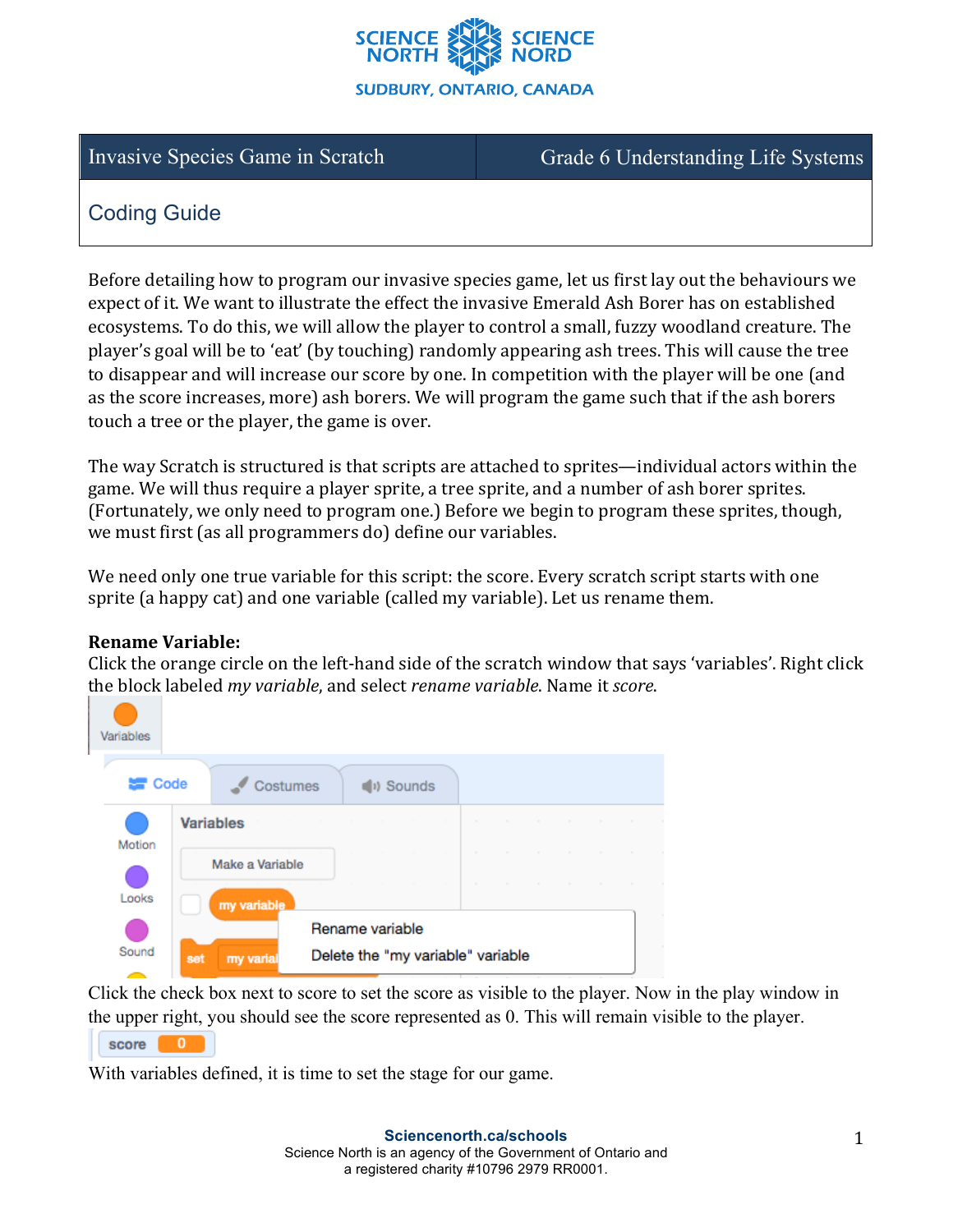

# **Backdrops**

The 'stage' upon which our game plays out is called a 'backdrop'. You can think of the backdrops as a sort of visual variable: which backdrop is in use is certainly treated by the code as a variable, so we would like to define them first.

We wish to have 2 backdrops: one for playing, and one which will serve as our game-over screen. You can choose a backdrop, upload from your computer, or use the 'paint' tool to create a simple one. Do this by clicking on the stage tab in the lower-left, and then selecting the backdrops tab in the upper right. (or use the button in the absolute lower-left to pick a backdrop).

Using the rectangle tool, for this example we'll make a simple green backdrop. Simply select green under the fill colour, click the rectangle tool, and drag the rectangle across the whole checkered area:

| <b>Stage</b>                        |                                                                                             |
|-------------------------------------|---------------------------------------------------------------------------------------------|
| Code                                | $\triangleleft$ Backdrops<br>(b) Sounds                                                     |
| Play<br>Costume                     | 非<br>O<br>$\bullet$<br>-l-<br>-11-<br>Front<br>Group<br>Ungroup<br>Forward Backward<br>Back |
| Outline<br>÷<br>Fill                | 4<br>$\overline{\phantom{0}}$                                                               |
| ∱                                   |                                                                                             |
| ♦<br>ℐ                              |                                                                                             |
| $\mathbf T$<br>$\clubsuit$          |                                                                                             |
| $\circ$<br>$\overline{\mathscr{S}}$ |                                                                                             |
| $\overline{\square}$                |                                                                                             |
|                                     |                                                                                             |
|                                     |                                                                                             |
|                                     |                                                                                             |
|                                     |                                                                                             |
|                                     |                                                                                             |
|                                     | $\odot$<br>$\mathbin{\odot}$<br>$\equiv$<br>Convert to Bitmap                               |

Notice we have also renamed the costume from 'backdrop1' to Play.

We will now create a second backdrop (if one has not been created automatically). Hover your mouse over the circular picture icon in the lower LEFT. Chose the paintbrush and a new backdrop will be created in paint mode.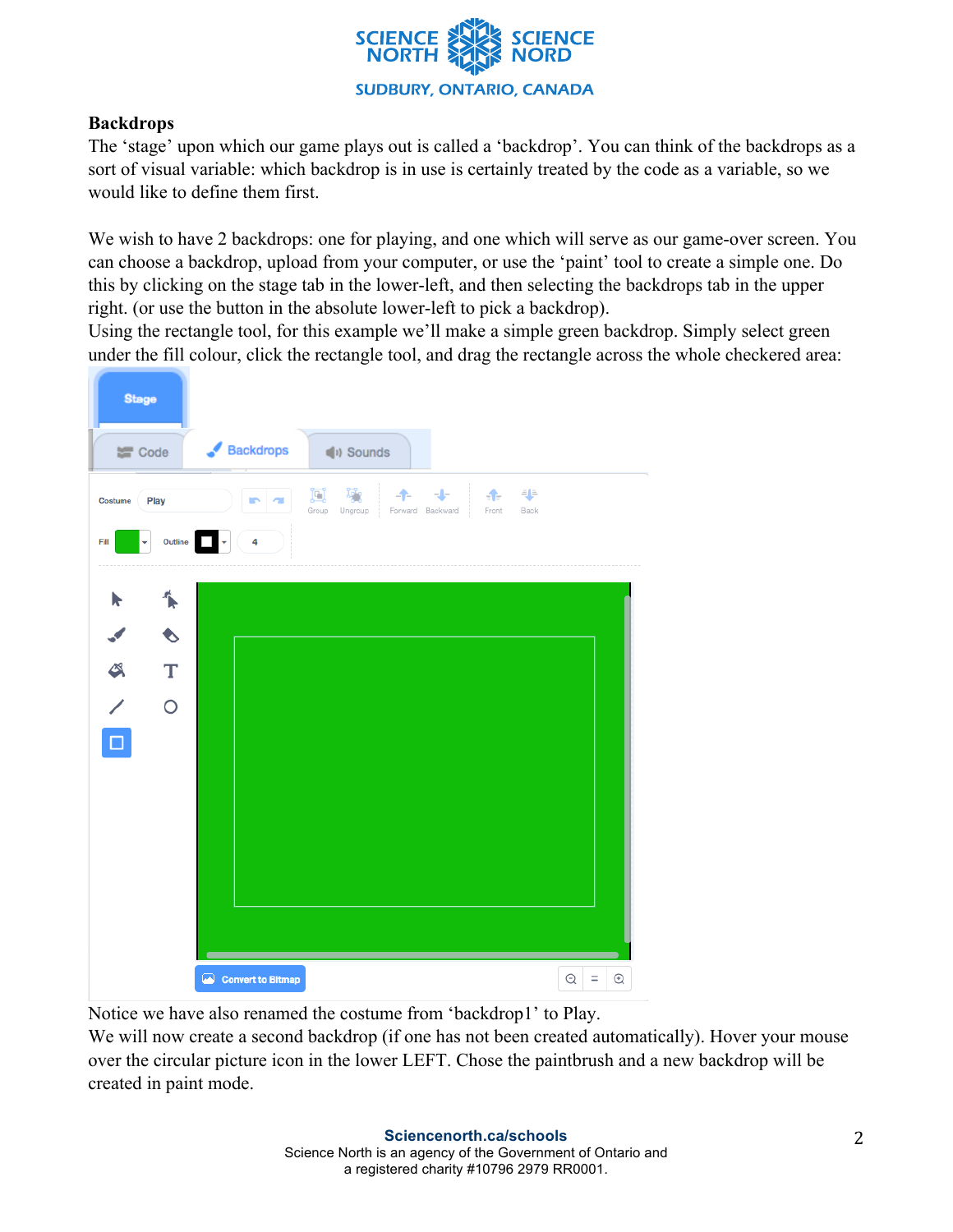

We will use paint mode to create a game over screen. Again, fill the area with a green box. Now use the Text tool, to write an appropriate explanation. For example: Game Over! The Emerald Ash Borer destroys the habitats of other forest animals, making it difficult for them to adapt and survive.



### **Sprites**

Just like backdrops, it is good practice to create sprites in advance. We will create 3: the player character, the tree, and the beetle.

We already have one sprite created, so it is just a matter of re-costuming and renaming the sprite. (In Scratch, the image associated with a sprite is called a 'costume'. This can be confusing for some, since in other programing environments what Scratch calls a costume is referred to as a sprite.)

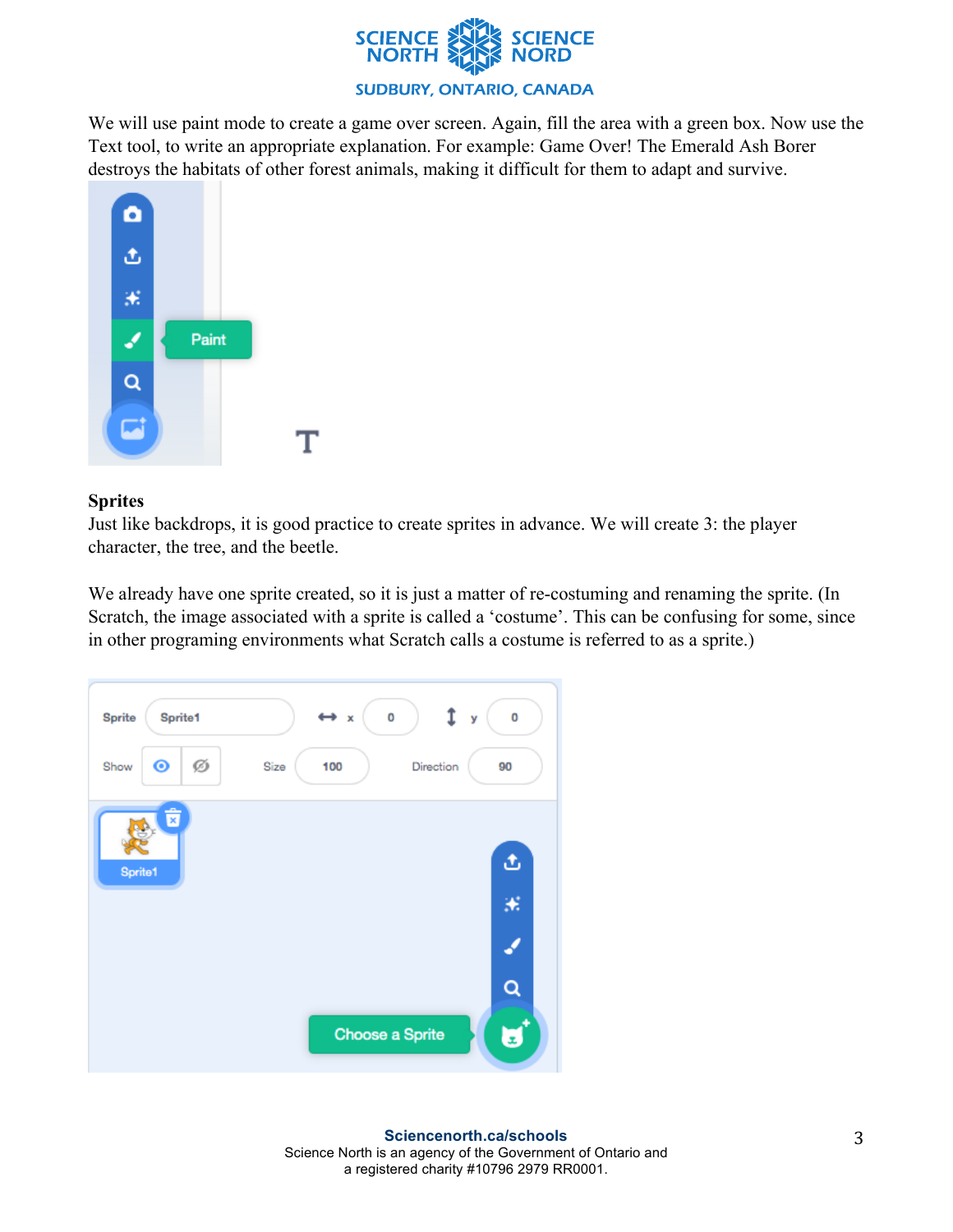

Select the sprite, and then the 'Choose a Sprite' button. Pick 'animals' and then an animal you would expect to see in a forest habitat. For this example, we will use a mouse. (If you accidentally create a new sprite, just delete sprite 1.)

To create a new sprite, do the same thing without having already selected an existing sprite. Remember we need a tree and a beetle. You should have something like this in the lower-right sprite pane:

| Sprite<br><b>Beetle</b> | $-62$<br>$\leftrightarrow$ x | $\overline{7}$<br>У |
|-------------------------|------------------------------|---------------------|
| $\odot$<br>Ø<br>Show    | Size<br>100                  | Direction<br>90     |
|                         | छि                           |                     |
| Mouse1<br>Trees         | Beetle                       |                     |
|                         |                              |                     |
|                         |                              |                     |
|                         |                              | U                   |

Since we do not want our sprites to all appear at the center of the screen, set them to 'hide' by clicking on the icon for each sprite. The sprites are now invisible until the code asks for them.

We are ready to begin programming.

### **Programming: The Player Sprite**

The player character must do 2 things: follow the mouse pointer (or touch), and point the mouse costume at the tree, which is the mouse's target.



We wish to initialize the mouse when the green flag is clicked (A the mouse when the green flag is clicked (A yellow event block), have it go(a blue motion block), and make sure the backdrop is set to our Play backdrop. (A purple looks block), and then show itself (another purple looks backdrop.) Remember that blocks must click together, as seen left. Placing blocks near one another doesn't cut it. Now we need to put the mouse into a loop where it always (at least

until game over) follows the mouse. We will use the *forever* orange control block. Inside this loop, we will tell the mouse to *go to* (blue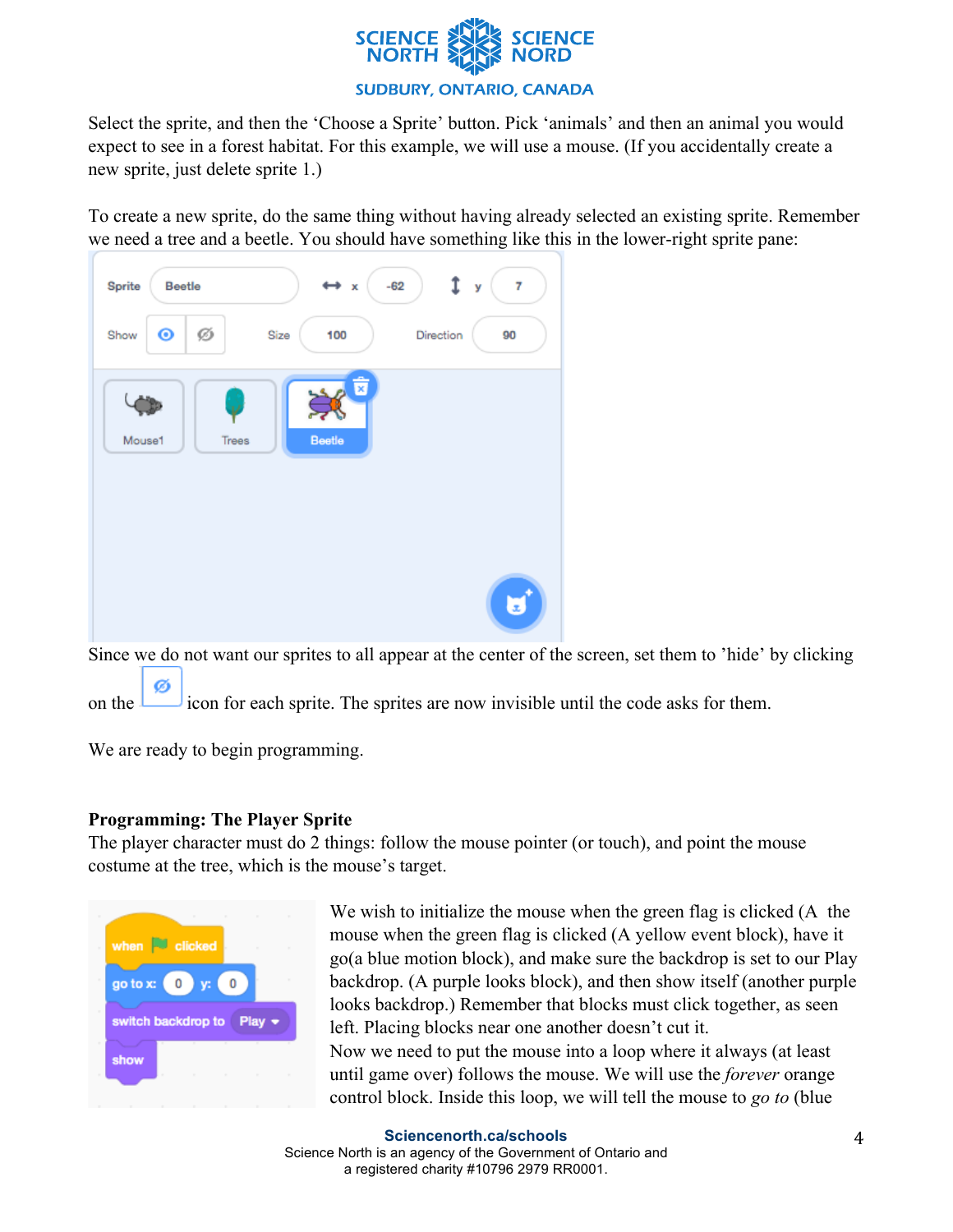

# **SUDBURY, ONTARIO, CANADA**

motion block) the mouse-pointer. (Click the drag down menu on the block and pick mouse-pointer); so that the mouse isn't just sliding around awkwardly, we will have him point his nose towards the trees, using the blue motion block *point towards*. We will also put an orange *wait 1 seconds block* before the loop, so the game does not start immediately. That tends to be jarring for players. That is nearly all the scripting we need on the mouse. We will allow scoring to be handled by the tree, and the game over conditions to be checked by the beetle. We do, however, want to have the mouse disappear when the game-over condition is set by the beetle.

For this we will create a second script, starting with the yellow event block *when I receive message1.* Message1 will be the game over signal broadcast from the other sprite. (This message could also be renamed 'end' or 'game over' if desired. That is, in fact, better practice. To do so, create a new message from the dropdown menu in the *when I receive* block.) Whatever we call the game over signal, once we receive it, we merely want the mouse to hide, using the purple Looks block *hide.*





### **Programming: The Tree Sprite**

The tree must appear in a random location, detect if it has come in contact with the mouse, and if so, disappear and reappear in another random location. This must repeat, over, and over and over again. Begin with the yellow event block *when green flag clicked.* As with the mouse, we will wait one second, then start a 'forever' loop for the behaviour. We must also specify that the score be zero when we start the program. Use the orange variable block *set* somewhere before the *wait* block. Inside the loop, we use the blue Motion block *go to*, but rather than specifying an exact location, we drag into the block the green operator *pick random.* We wish to have the tree appear on the playing field, so the random value for X should be restricted to –200 to 200. For Y, it needs to be –150 to 150. (The playing field is wider than it is tall.) Having moved to its location, the tree can show itself, using the purple *show.* We then wish to *wait until* (using the orange control block) the tree is *touching* mouse1 (using the light blue sense block). Then we *change score* by 1, and *hide* the tree, before waiting 0.5 seconds to restart the loop. It is important to wait to before restarting the loop or the program may overcount the score.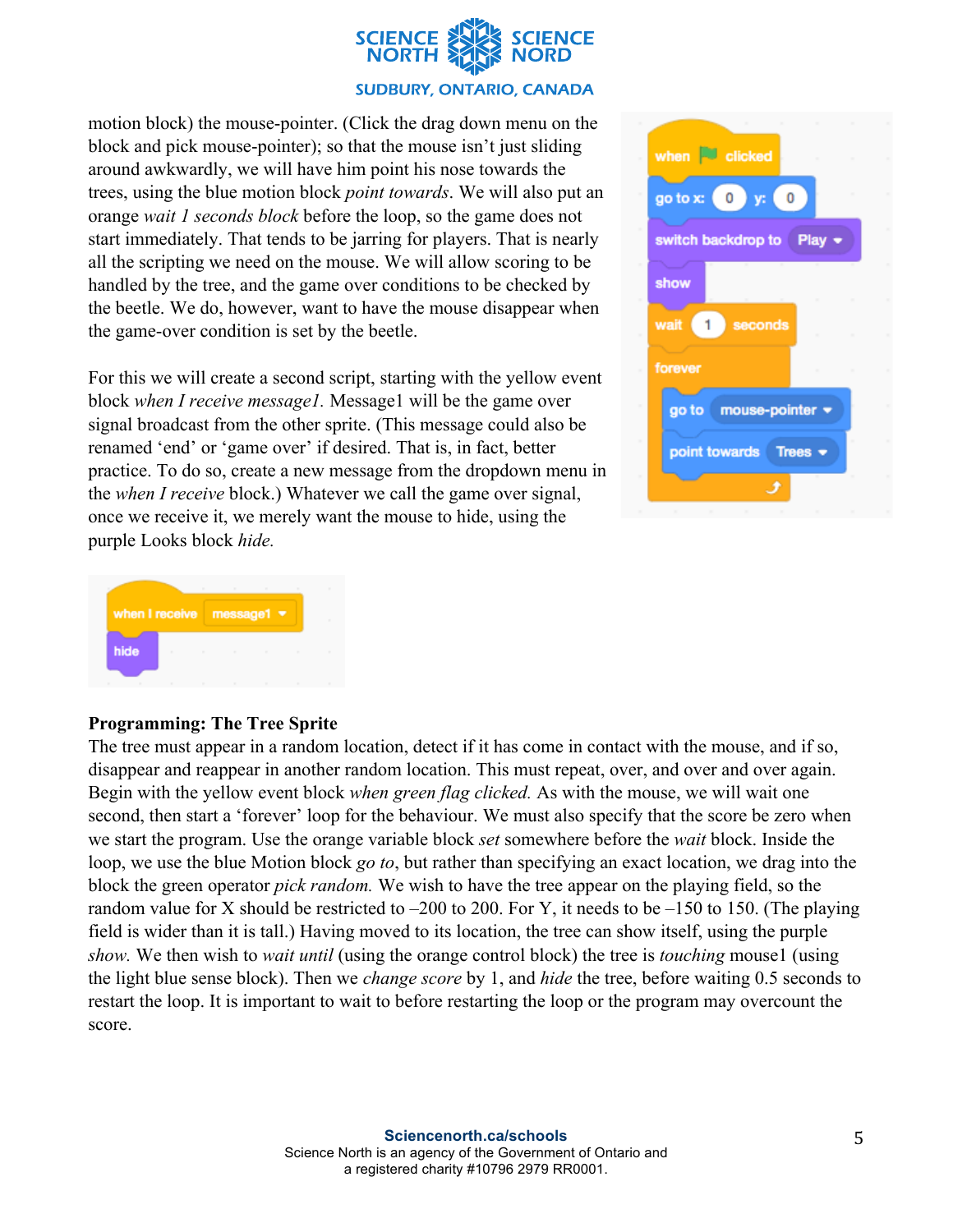|                                      |          |                |                                 | <b>NOKIH</b> | <b>ALL'S NORD</b> |          |    |     |  |
|--------------------------------------|----------|----------------|---------------------------------|--------------|-------------------|----------|----|-----|--|
|                                      |          |                | <b>SUDBURY, ONTARIO, CANADA</b> |              |                   |          |    |     |  |
|                                      |          |                |                                 |              |                   |          |    |     |  |
| when <b>U</b> clicked                |          |                |                                 |              |                   |          |    |     |  |
| hide                                 |          |                |                                 |              |                   |          |    |     |  |
| to<br>set<br>score $\sqrt{*}$        | 0        |                |                                 |              |                   |          |    |     |  |
| seconds<br>$\blacksquare$<br>wait    |          |                |                                 |              |                   |          |    |     |  |
| forever                              |          |                |                                 |              |                   |          |    |     |  |
| pick random<br>go to x:              |          | $-200$<br>to   | 200                             | y:           | pick random       | $(-150)$ | to | 150 |  |
| show                                 |          |                |                                 | -            |                   |          |    |     |  |
| wait until                           | touching | Mouse1 $\star$ | 2                               |              |                   |          |    |     |  |
| change<br>score $\blacktriangledown$ | by       | $\overline{1}$ |                                 |              |                   |          |    |     |  |
| hide                                 |          |                |                                 |              |                   |          |    |     |  |
| 0.5<br>wait<br>seconds               |          |                |                                 |              |                   |          |    |     |  |
|                                      |          |                |                                 |              |                   |          |    |     |  |

As with the mouse, we wish to have the tree disappear on the end condition, so we use the same blocks for a second script. Depending how you set that up, it will look like one of these:

**SCIENCE & SCIENCE** 

|                              | .                                                                         |  |
|------------------------------|---------------------------------------------------------------------------|--|
| when I receive $end \bullet$ | when I receive $\overline{\phantom{a}}$ message1 $\overline{\phantom{a}}$ |  |
| hide                         | hide<br>the contract of the contract of the<br><b>STATE</b>               |  |
|                              | .                                                                         |  |

#### **Programming: The Ash Borer**

| $\mathcal{M}$<br>٠    | ×                                        | ٠      |   |
|-----------------------|------------------------------------------|--------|---|
| when clicked          | $\sim$                                   | ٠      | ٠ |
| $-203$ y:<br>go to x: | 150                                      | ٠      | ٠ |
| wait until<br>score   | ▬                                        |        |   |
| show<br>٠             | the contract of the contract of the con- | $\sim$ | ٠ |

To initialize the ash borer, we will use a similar script as before—the same event block—but we will use the *go to* block to place the beetle off screen so the tree does not accidentally appear on it. We will use a *wait until* block with the operator block = to wait for the score to reach 4 before revealing the beetle. This allows the player to start the game without interference from the 'bad guy'.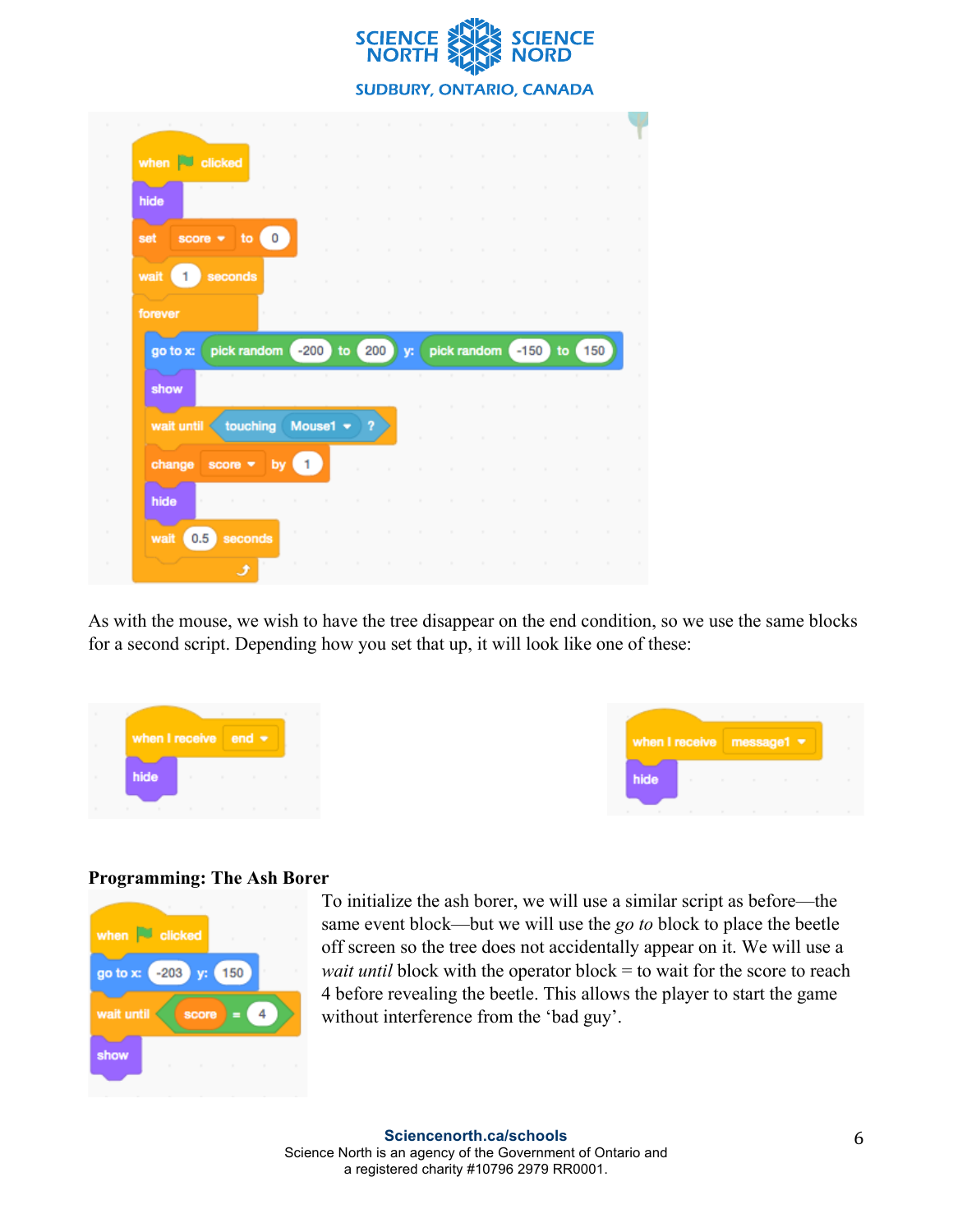

Once shown, the beetle's behaviour should be in a loop. Rather than a forever loop, we only want to loop until the beetle touches a tree or the player. Remember, those are our game over conditions. So we will use the *repeat until* control block in conjunction with the green *or* operator block and two copies of the *touching* sensing block: one set to the tree sprite (here Trees) and one to the player sprite (here Mouse1). The repeating behaviour that will happen until game over will go inside this loop; after the loop we will have the blocks that program the end of the game.





Inside the loop, we will use the blue motion block *point towards* to point the beetle towards the tree, and the *move \_ steps* blocks to guide it forwards. To make the game rise in difficulty as time goes on and the player's score increases, we'll use an *if/else* control block to set the borer to move faster if the score is greater than 14. (The conditional score can be changed if desired, and more steps can be added. Alternatively, a mathematical formula linking score to speed could be adopted instead.) Finally, we wish to code what happens once the beetle is touching mouse1 or trees. We certainly wish to *broadcast* our game over message (here we'll call it end), using the yellow event block. This, remember, will cause all other objects to hide. We can then switch the backdrop (using the purple *switch backdrop* block) to our game over screen. We'll also want to stop all other scripts so we cannot accidentally get points by hitting invisible trees with our invisible mouse. A

**Sciencenorth.ca/schools** Science North is an agency of the Government of Ontario and a registered charity #10796 2979 RR0001.